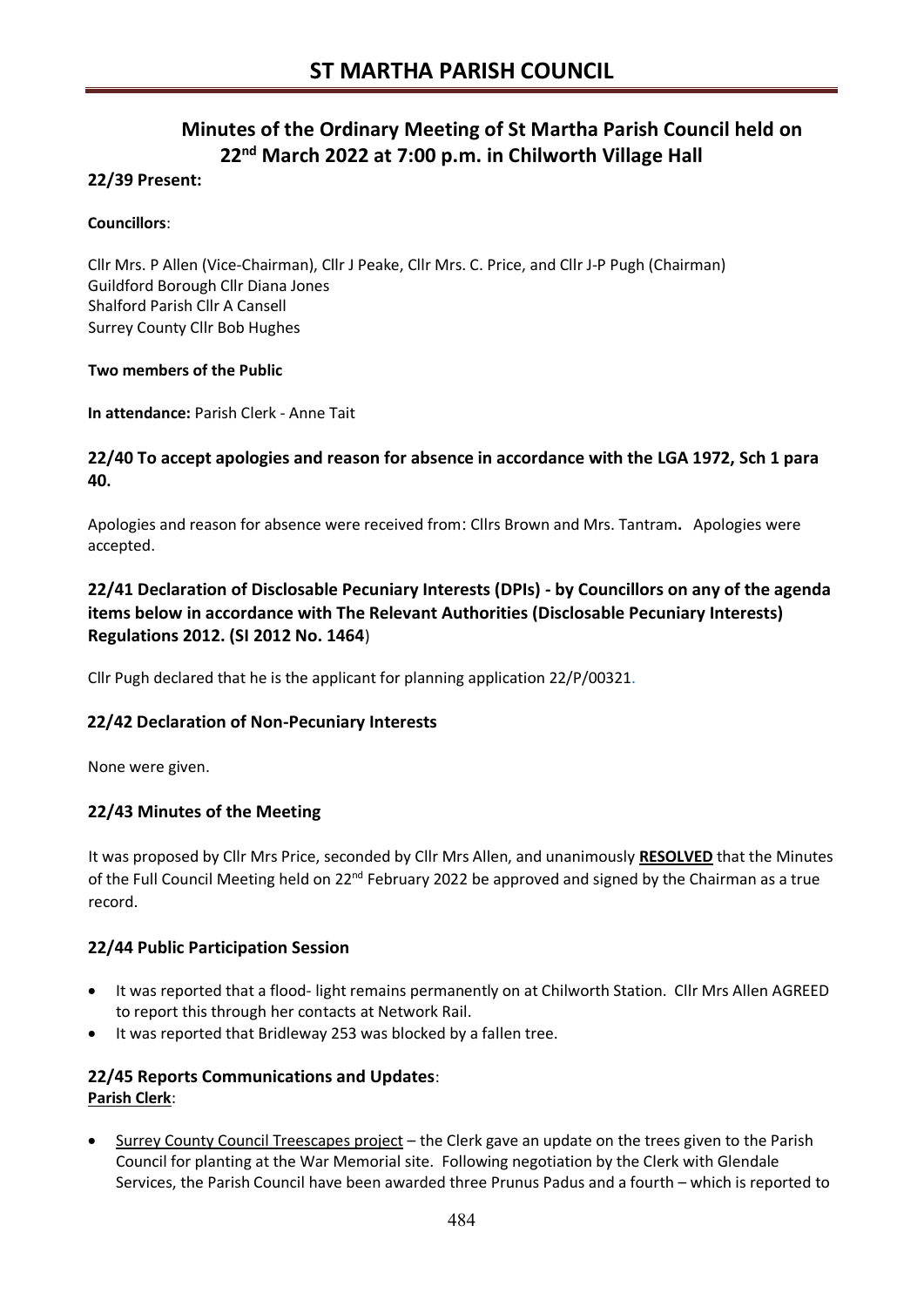be a Lime. The Clerk to ask Barry Wakeford if he could plant them with guidance from Cllrs Allen and Peake regarding positioning.

- Report on the Clerk's Forum and Parish/GBC Liaison meetings. The Clerk reported that she had previously circulated briefing notes (on 21/03/22) from both meetings.
- **RESOLVED**: The Clerk to enquire from Tim Holman what the process is to register a TPO on a Pine tree situated in the westerly corner of 102 Dorking Road.

#### **Parish Councillors:**

• Cllrs Peake and Cansell reported on agenda items relevant to St Martha Parish Council from the Shalford PC meeting held on 24/02/22.

It was noted that eight street lights were costly to maintain and re-new. Shalford Parish Councils new name is to be changed on the website with a new logo to incorporate Peasmarsh. New trees have been planted at Brookswood and at the allotments. Bunting is planned to be hung at the station to celebrate Queen's Jubilee. Chilworth2gether monies are to be used for re-surfacing the access Bridleway to the Brookswood play area, with money raised from the 2021 Pimms & Picnic event.

• Cllr Mrs Allen reported that she intends to join the webinar on 23/03/22 re the AONB and is also booked on 'The Future of Planning' to be held on 19/05/22. The picket fencing has now been completed at Chilworth station.

**RESOLVED**: To ask the Station House occupants to take responsibility for the planters on the Station. A plaque of recognition of this may assist with promoting their business.

The Queens Jubilee event at Chilworth Manor on  $5<sup>th</sup>$  June 2022. Cllr Pugh reported that twenty volunteers had attended a recent meeting and a start was made to allocate tasks. The event is intended to start with a float procession beginning at both schools and finishing with hedge laying on the north of the vineyard at Chilworth Manor. There will be no food or drink supplied; tickets are free, and attendees are restricted to parishioners in Chilworth (identified by postcode). It was suggested to contact various 'what apps' groups in the village to aid communication.

#### **Guildford Borough Councillor's Report:**

- The St Martha Annual Assembly Cllr Diana Jones offered to approach John Evans to give a talk on 'Dark Skies'.
- Tangley crossing the new yodel system had been reported to her by near neighbours as the decibel levels have increased. It was reported the full barrier gates will be installed in Nov/Dec 2023.

#### **Surrey County Councillor's Report:**

• Cllr Bob Hughes reported that roadworks in Halfpenny Lane are scheduled and signs advising weight and width restriction to deter HGVs entering the Lane are to be erected. The Joint Committee is to undertake a review of rural road speed limits.

#### **22/46 The Gunpowder Mills**

The Clerk reported that the results of the survey by the Friends of the Gunpowder Mills Group are not yet completed. The email from Mark Appleton dated 22/03/22 was discussed. The Chairman requested that Andrew Norris includes the Parish Council in any emails he sends to GBC. It was proposed to hold a Zoom meeting for Cllrs to informally discuss the 'next steps'.

#### **22/47 Planning**

**(a)** Councillors discussed a response to GBC on the following applications: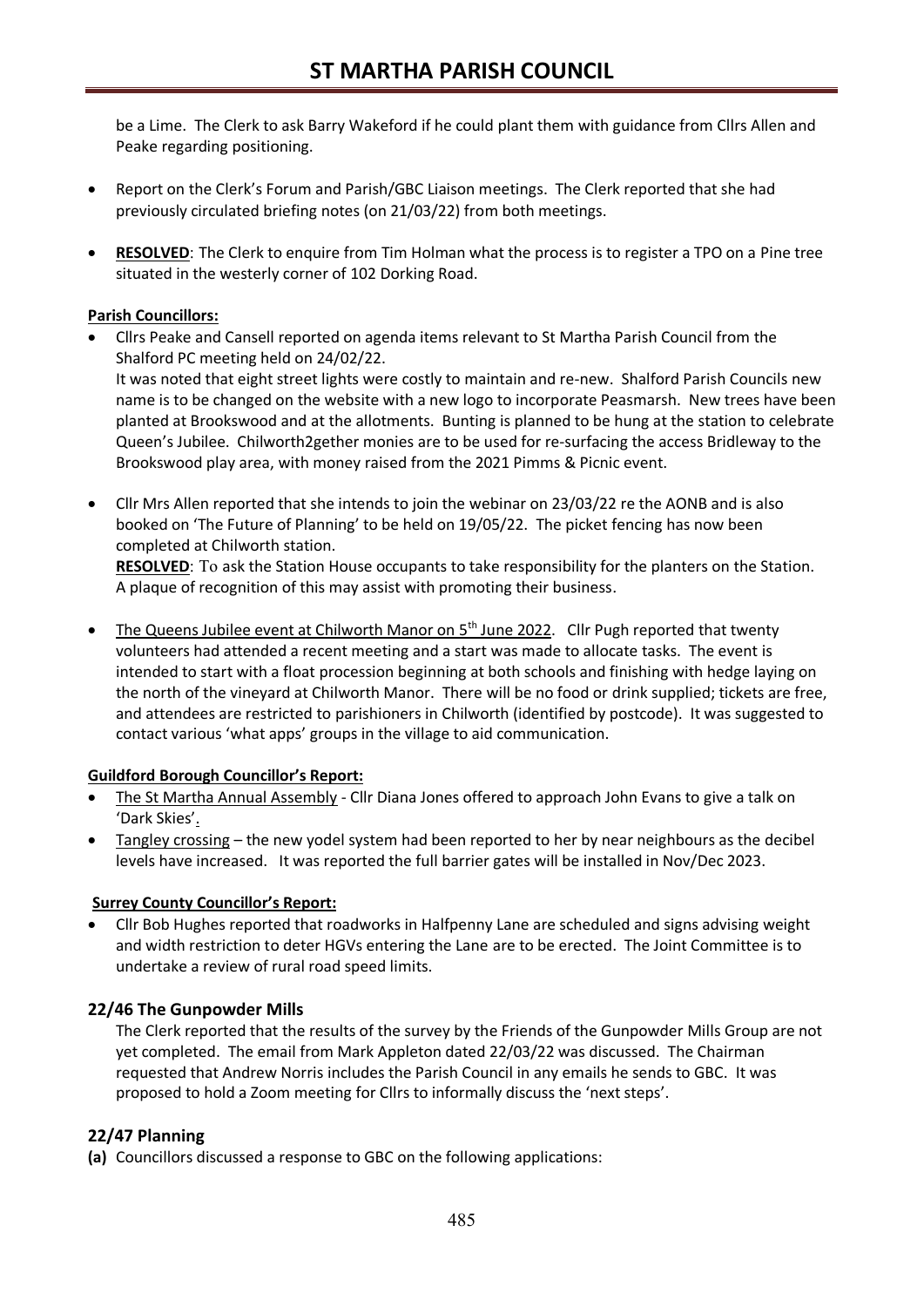- **22/P/00237 6 Pine View Close, Chilworth GU4 8RS**. Construction of a first-floor front extension and part two storey/part first floor rear extension. **RESOLVED: Recommend APPROVE**
- **22/W/00015 Land to the east of Chilworth Manor, Halfpenny Lane, Chilworth GU4 8NN**. Prior Approval under Schedule 2, Part 6 of the Town and Country Planning (General Permitted Development) England Order 2015 (as amended) to form a new access road, 25m in length and 2.5 m in width. **RESOLVED: Recommend APPROVE**
- **22/P/00270 Lockner Holt House, Lockner Holt, Chilworth, GU4 8RG.** Erection of oak framed woodland maintenance/log store building to replace existing woodland maintenance store building and garage. **RESOLVED: Recommend APPROVE** as the survey of protected species is now done. It was AGREED that Cllr Mrs Price and the Clerk to consult the SCC construction management plan, to ascertain the AGREED route for delivery vehicles.

**RESOLVED:** When giving approval for planning applications for Lockner Holt properties, the Clerk will request to GBC if possible, that heavy machinery/vehicles enter from the Blackheath direction and smaller lighter vehicles are used when crossing the bridge from the A248.

- **22/P/00321 Old Manor Farm, Old Manor Lane, Chilworth, GU4 8NE, proposed** single storey side addition. **RESOLVED: Recommend APPROVE**
- **22/T/00049 Little Brook, Old Manor Lane, Chilworth, GU4 8NE,** Western Red Cedars (P1 and P2) REMOVE (Chilworth Gunpowder Mills Conservation Area) **RESOLVED: Recommend APPROVE**

**(b**) To **RECEIVE and NOTE** the outcome of applications previously reported:

• **21/P/01307 Heathfield House, Lockner Holt, Chilworth GU4 8RG**, variation of Condition 1 (drawing numbers) of planning permission 20/P/00639, approved on 03/06/21 to allow the orientation of the approved dwelling on the plot to be modified. Approved on 30/07/21, to allow for proposed external landscaping including wrap-around decking, external steps and pool. *GBC APPROVED 10/03/22.*

# **22/48 Highways and Rights of Way**

• Dorking Road from Lockner Farm to Roseacre Gardens - Cllr Peake reported that he had received a quote of £200.00 per day to clear the pavement along the Dorking Road of vegetation. The Clerk reminded Cllrs that three quotes are required to be obtained for any orders/services to demonstrate value for money (financial Regs 11.3).

**RESOLVED**: To be discussed further at the next meeting.

**RESOLVED**: The Chairman asked Cllr Mrs Price and the Clerk to obtain information on road signs to attempt to slow the traffic on the narrowest section of this stretch of the A248.

#### **22/49 Correspondence**

'Homes for Ukraine' scheme - Cllr Bob Hughes reported that the expectation by Surrey County Council will be hundreds, not thousands of requests to welcome refugees into homes. There will be full access to benefits for asylum seekers and refugees, including hearing loss and visual impairments.

#### **22/50 Financial Matters**